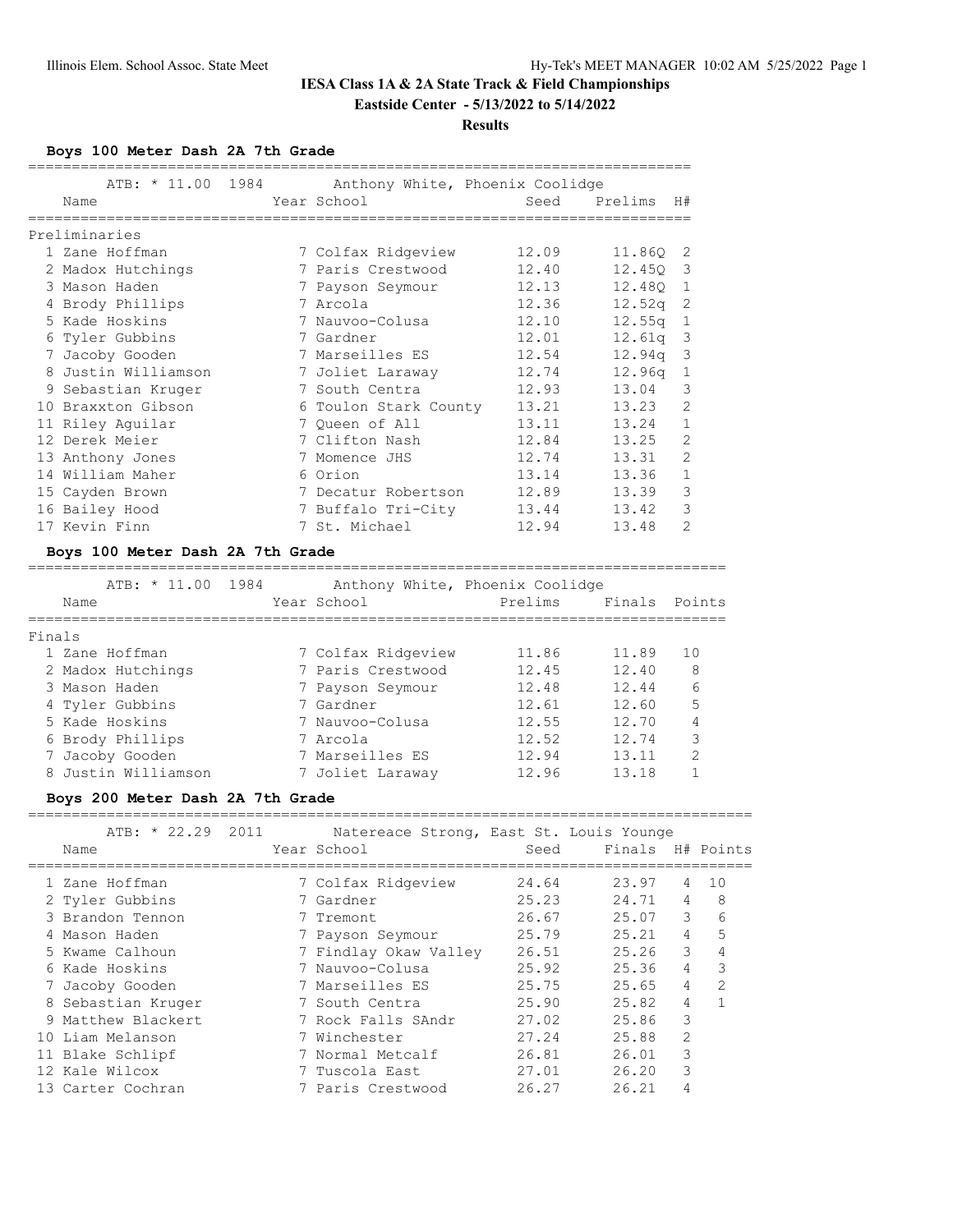## **Results**

## **....Boys 200 Meter Dash 2A 7th Grade**

| 14 Grant Hageman        | 7 Blooming CC       | 26.57 | 26.23 | 3              |
|-------------------------|---------------------|-------|-------|----------------|
| 15 Remi McGeehon        | 7 Arcola            | 27.08 | 26.42 | 2              |
| 16 Bailey Hood          | 7 Buffalo Tri-City  | 27.34 | 26.51 | 2              |
| 17 Nikita Maksakov      | 7 Fox River Grove   | 27.16 | 26.59 | 2              |
| 18 Conner Stinson       | 7 New Berlin JHS    | 27.44 | 26.71 | 1              |
| 19 Raphael Dongo-Kengue | 7 St. Matthew       | 27.04 | 26.89 | 3              |
| 20 Ian Ramsey           | 6 Wenona Fieldcrest | 27.16 | 26.90 | $\mathfrak{D}$ |
| 21 Anthony Jones        | 7 Momence JHS       | 27.44 | 26.98 | 1              |
| 22 Drew Johnson         | 7 Waverly           | 27.34 | 27.04 | $\mathbf{1}$   |
| 23 Brodie Phelps        | 7 Brown County      | 27.09 | 27.05 | $\mathfrak{D}$ |
| 24 Riley Aquilar        | 7 Oueen of All      | 27.10 | 27.11 | $\mathcal{L}$  |
| 25 Peyton Stinson       | 7 New Berlin JHS    | 27.44 | 27.25 | 1              |
| 25 Matthew Alexander    | 7 Liberty           | 27.36 | 27.25 | 1              |
| 27 Will Emhoff          | 7 Illini Bluff      | 27.06 | 27.27 | $\mathfrak{D}$ |
| 28 Kevin Finn           | 7 St. Michael       | 26.54 | 30.69 | 3              |

#### **Boys 400 Meter Dash 2A 7th Grade**

===================================================================================

|    |                            | ATB: * 50.89 2010 Marlon Brady, Cahokia Wirth |         |                  |                |                |
|----|----------------------------|-----------------------------------------------|---------|------------------|----------------|----------------|
|    | Name                       | Year School                                   | Seed    | Finals H# Points |                |                |
|    | 1 Tyler Gubbins            | 7 Gardner                                     | 58.09   | 55.60            | 3              | 10             |
|    | 2 Luke Estes               | 7 Brimfield 1:00.01                           |         | 57.09            | 3              | 8              |
|    | 3 Madox Hutchings          | 7 Paris Crestwood                             | 58.24   | 58.20            | 3              | 6              |
|    | 4 Jude Ramirez             | 7 Bunker Hill                                 | 59.24   | 58.34            | 3              | 5              |
|    | 5 Kwame Calhoun            | 7 Findlay Okaw Valley 57.84                   |         | 58.35            | 3              | 4              |
|    | 6 Cooper McManaway         | 6 Altamont                                    | 58.87   | 59.12            | 3              | 3              |
|    | 7 Tanner Maupin            | 7 Colfax Ridgeview 1:01.62                    |         | 59.88            | $\overline{2}$ | $\overline{2}$ |
|    | 8 Michael Valerio          | 7 Old St. Mary 1:03.44                        |         | 1:00.32          | $\mathbf{1}$   | $\mathbf{1}$   |
|    | 9 Oliver Melick            | 7 Princeville 1:00.91                         |         | 1:00.38          | 2              |                |
|    | 10 Braxton Kelly           | 7 Colfax Ridgeview 1:01.80                    |         | 1:00.41          | $\overline{2}$ |                |
|    | 11 Collin Bachand          | 7 Dwight                                      | 1:00.54 | 1:00.42          | $\overline{2}$ |                |
|    | 12 Evan Landers-Kristensen | 7 Gibson City GCMS 1:00.48                    |         | 1:01.08          | 3              |                |
|    | 13 Bailey Hood             | 7 Buffalo Tri-City 1:01.14                    |         | 1:01.31          | $\overline{2}$ |                |
|    | 14 Tytus Hornaday          | 7 Tuscola East 1:00.50                        |         | 1:01.47          | 3              |                |
|    | 15 Riley Foglesong         | 7 Table Grove VIT 1:02.38                     |         | 1:01.50          | $\mathbf{1}$   |                |
|    | 16 Luke Harding            | 7 St. Matthew                                 | 1:02.16 | 1:01.57          | $\mathbf{1}$   |                |
|    | 17 Braxxton Gibson         | 6 Toulon Stark County 1:01.68                 |         | 1:01.58          | 2              |                |
| 18 | Jackson Graham             | 7 Rock Falls SAndr 1:02.07                    |         | 1:01.98          | $\mathfrak{D}$ |                |
|    | 19 Carson Cornell          | 7 Teutopolis 1:01.08                          |         | 1:03.10          | $\overline{2}$ |                |
|    | 20 Justin Mottola          | 7 St. Gilbert                                 | 1:05.52 | 1:05.93          | $\mathbf 1$    |                |

#### **Boys 800 Meter Run 2A 7th Grade**

================================================================================

|      |                    | ATB: * 1:59.55 2018       | Andrew Brooks, Green Oaks Oak Grove |         |               |                |
|------|--------------------|---------------------------|-------------------------------------|---------|---------------|----------------|
| Name |                    |                           | Year School                         | Seed    | Finals Points |                |
|      | 1 Cooper McManaway |                           | 6 Altamont                          | 2:24.82 | 2:16.24       | 10             |
|      |                    | 2 Evan Landers-Kristensen | 7 Gibson City GCMS                  | 2:25.37 | 2:19.84       | 8              |
|      | 3 Hunter Law       |                           | 7 Brown County                      | 2:26.96 | 2:20.90       | 6              |
|      | 4 Cooper Clark     |                           | 7 Peoria Norwood                    | 2:25.27 | 2:21.20       | 5              |
|      | 5 Colin McKinney   |                           | 7 Oueen of All                      | 2:23.77 | 2:22.00       | 4              |
|      | 6 Steven Randles   |                           | 7 Prairie Grov                      | 2:25.56 | 2:22.32       | 3              |
|      | 7 Jackson High     |                           | 7 Casey-Westfield                   | 2:25.72 | 2:22.58       | $\mathfrak{D}$ |
|      | 8 Christopher Ozee |                           | 7 Gardner                           | 2:29.20 | 2:25.41       |                |
|      |                    |                           |                                     |         |               |                |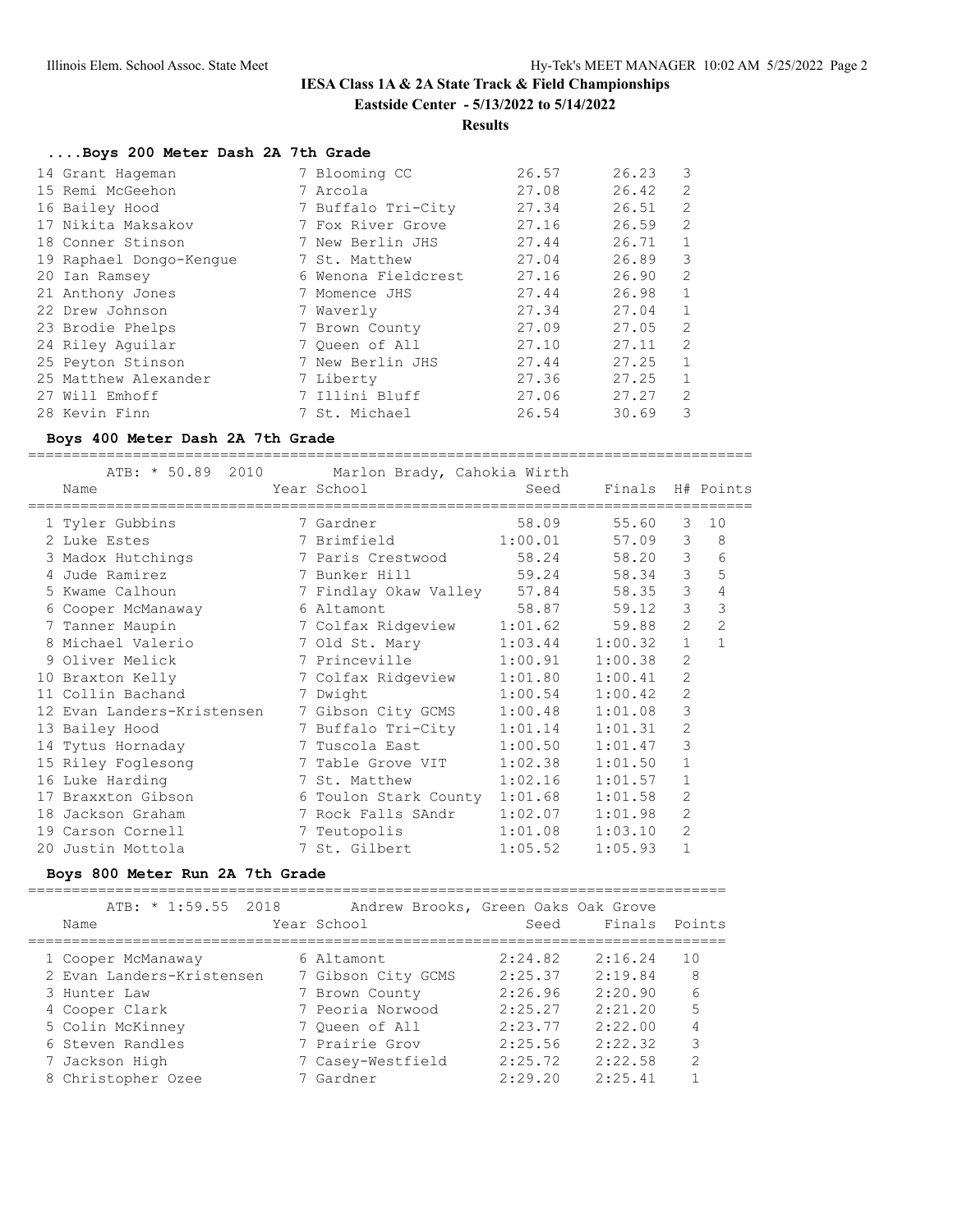## **Results**

============================================================================

## **....Boys 800 Meter Run 2A 7th Grade**

| 9 Devin Stroud     | 7 Bismarck-Henning | 2:27.24 | 2:27.57 |
|--------------------|--------------------|---------|---------|
| 10 Parker Strommen | 7 Rock Falls SAndr | 2:32.88 | 2:29.68 |
| 11 Jackson Kraft   | 7 Brimfield        | 2:28.38 | 2:29.86 |
| 12 Carson Jewell   | 7 Arcola           | 2:37.07 | 2:30.15 |
| 13 Carson Ford     | 7 Waverly          | 2:32.84 | 2:31.45 |

#### **Boys 1600 Meter Run 2A 7th Grade**

================================================================================

| ATB: * 4:31.75 2004<br>Name | Year School        | Kevin Havel, Prospect Hts. MacArthur<br>Seed | Finals Points |                |
|-----------------------------|--------------------|----------------------------------------------|---------------|----------------|
| 1 Everett Henderson         | 7 Tremont          | 5:23.45                                      | 5:15.59       | 10             |
| 2 Jake Palmateer            | 6 Clifton Nash     | 5:22.64                                      | 5:20.17       | 8              |
| 3 Devin Stroud              | 7 Bismarck-Henning | 5:17.64                                      | 5:20.21       | 6              |
| 4 Hunter Law                | 7 Brown County     | 5:27.63                                      | 5:21.30       | 5              |
| 5 JW Black                  | 6 Normal Metcalf   | 5:20.47                                      | 5:21.54       | 4              |
| 6 Steven Randles            | 7 Prairie Grov     | 5:16.52                                      | 5:22.34       | 3              |
| 7 Santino Conte             | 7 Oueen of All     | 5:20.95                                      | 5:22.83       | $\overline{2}$ |
| 8 Jackson High              | 7 Casey-Westfield  | 5:28.45                                      | 5:25.82       | $\mathbf{1}$   |
| 9 Crew Fortin               | 7 Illini Bluff     | 5:26.32                                      | 5:27.10       |                |
| 10 Kai Nelson               | 6 Brimfield        | 5:26.94                                      | 5:30.24       |                |
| 11 Joey Farris              | 7 Dwight           | 5:33.74                                      | 5:37.50       |                |
| 12 Evan Englehardt          | 7 Tuscola East     | 5:45.65                                      | 5:47.74       |                |
| 13 Colin McKinney           | 7 Oueen of All     | 5:16.51                                      | 5:54.06       |                |
| 14 Noah Belowske            | 7 Orion            | 5:53.49                                      | 5:55.74       |                |
| 15 Ephraim Newton           | 7 Illini Centr     | 5:46.14                                      | 6:00.93       |                |

#### **Boys 110 Meter Hurdles 2A 7th Grade**

| Name                | ATB: * 14.08 2018 Robert Hill, Cahokia Wirth<br>Year School | Seed  | Prelims H# |              |
|---------------------|-------------------------------------------------------------|-------|------------|--------------|
| Preliminaries       |                                                             |       |            |              |
| 1 Bailey Hood       | 7 Buffalo Tri-City                                          | 17.94 | 17.960 3   |              |
| 2 Grant Hageman     | 7 Blooming CC                                               | 18.92 | 18.320     | 2            |
| 3 Darrius Warren    | 7 Decatur Hope                                              | 18.68 | 18.700 1   |              |
| 4 Rhett McLain      | 6 Central AM                                                | 18.09 | 18.38a     | -2           |
| 5 Emett Stenger     | 7 Central AM                                                | 18.53 | 18.49q     | 2            |
| 6 Chase Heath       | 6 Dallas City                                               | 19.04 | $18.53q$ 3 |              |
| 7 Eli Hiatt         | 7 St. Anthony                                               | 18.94 | $18.86q$ 3 |              |
| 8 Ryland Noble      | 7 Indian Creek                                              | 19.25 | 18.92a     | 1            |
| 9 William Maher     | 6 Orion                                                     | 19.04 | 19.06      | 2            |
| 10 Colton Maltby    | 7 Pawnee                                                    | 18.64 | 19.07      | 2            |
| 11 Remington Howell | 7 Cowden-Herrick                                            | 18.59 | 19.11      | 3            |
| 12 Michael Valerio  | 7 Old St. Mary                                              | 18.54 | 19.14      | 3            |
| 13 Kinnick Bliss    | 6 Carthage                                                  | 18.49 | 19.71      | $\mathbf{1}$ |
| 14 Julian Gonzalez  | 7 Clifton Nash                                              | 18.74 | 20.14      | $\mathbf{1}$ |
| 15 Collin Bowers    | 7 Princeville                                               | 19.67 | 20.17      | 1            |
| 16 Eli Cherry       | 7 Wheaton Chri                                              | 20.76 | 21.42      | 2            |
| -- Brody Schwartz   | 7 Forreston                                                 | 18.15 | DNF        | 1            |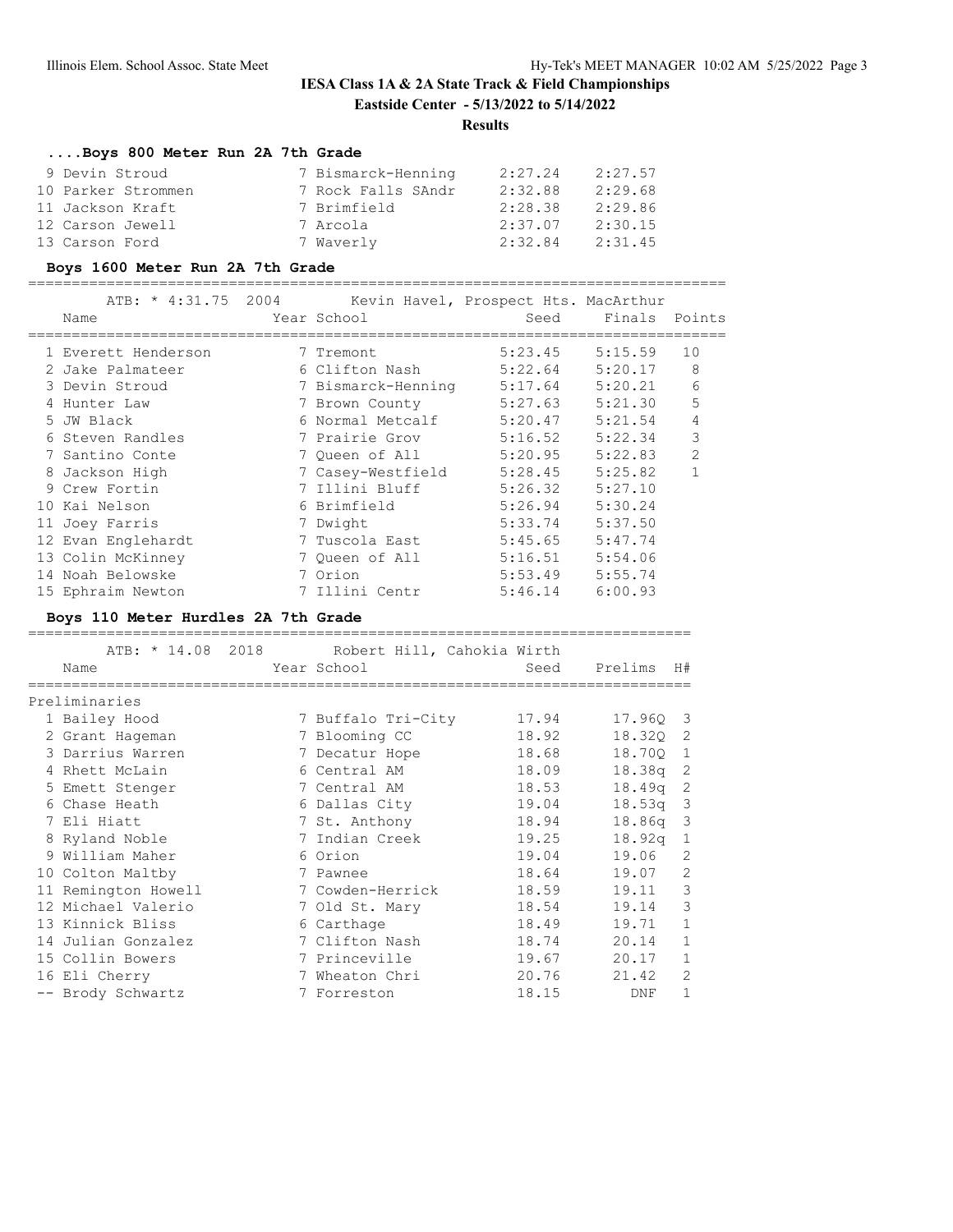#### **Results**

**Boys 110 Meter Hurdles 2A 7th Grade**

| ATB: * 14.08 2018<br>Name | Year School |                    | Robert Hill, Cahokia Wirth<br>Prelims | Finals Points |                |
|---------------------------|-------------|--------------------|---------------------------------------|---------------|----------------|
| Finals                    |             |                    |                                       |               |                |
| 1 Grant Hageman           |             | 7 Blooming CC      | 18.32                                 | 18.01         | 10             |
| 2 Bailey Hood             |             | 7 Buffalo Tri-City | 17.96                                 | 18.05         | 8              |
| 3 Rhett McLain            |             | 6 Central AM       | 18.38                                 | 18.31         | 6              |
| 4 Chase Heath             |             | 6 Dallas City      | 18.53                                 | 18.58         | 5              |
| 5 Emett Stenger           |             | 7 Central AM       | 18.49                                 | 18.59         | 4              |
| 6 Darrius Warren          |             | 7 Decatur Hope     | 18.70                                 | 18.67         | 3              |
| 7 Ryland Noble            |             | 7 Indian Creek     | 18.92                                 | 18.88         | $\mathfrak{D}$ |
| 8 Eli Hiatt               |             | 7 St. Anthony      | 18.86                                 | 18.89         |                |
|                           |             |                    |                                       |               |                |

#### **Boys 4x100 Meter Relay 2A 7th Grade**

===================================================================================

| 2013<br>ATB: * 45.40                     |    | East St. Louis Lincoln |        |              |              |
|------------------------------------------|----|------------------------|--------|--------------|--------------|
| Dansberry, Bell, Grissom, Nash<br>School |    | Seed                   | Finals |              | H# Points    |
| 1 Winchester                             |    | 50.94                  | 49.79  | 3            | 10           |
| 1) Tony Clark 7                          |    | 2) Anthony Hance 7     |        |              |              |
| 3) Blayne Sidwell 7                      |    | 4) Liam Melanson 7     |        |              |              |
| 2 Paris Crestwood                        |    | 51.57                  | 50.96  | 3            | 8            |
| 1) Carter Cochran 7                      |    | 2) Gage White 7        |        |              |              |
| 3) Coy Romero 7                          |    | 4) Madox Hutchings 7   |        |              |              |
| 3 Cowden-Herrick                         |    | 53.04                  | 51.55  | 3            | 6            |
| 1) Remington Howell 7                    |    | 2) Porter Lilly 7      |        |              |              |
| 3) Slade Rauch 6                         |    | 4) Carter Dilley 7     |        |              |              |
| 4 New Berlin JHS                         |    | 52.74                  | 51.58  | 3            | 5            |
| 1) Peyton Stinson 7                      |    | 2) Mason Stinson 7     |        |              |              |
| 3) Conner Stinson 7                      |    | 4) Griffon Childers 7  |        |              |              |
| 5 Bunker Hill Wolf Ridge                 |    | 53.44                  | 51.75  | 3            | 4            |
| 1) Ethan Miles 7                         |    | 2) Bryce Yates 7       |        |              |              |
| 3) Aiden Miles 7                         |    | 4) Jude Ramirez 7      |        |              |              |
| 6 Princeville                            |    | 53.27                  | 52.07  | 3            | 3            |
| 1) Jacob Bosch 7                         |    | 2) Collin Carruthers 7 |        |              |              |
| 3) Collin Bowers 7                       |    | 4) Oliver Melick 7     |        |              |              |
| 7 Arcola                                 |    | 53.51                  | 52.15  | 3            | 2            |
| 1) Carson Jewell 7                       |    | 2) Remi McGeehon 7     |        |              |              |
| 3) Brody Phillips 7                      |    | 4) AJ Stevens 7        |        |              |              |
| 8 Fisher                                 |    | 53.92                  | 52.22  | 2            | $\mathbf{1}$ |
| 1) Luke Hansens 7                        |    | 2) Isaac Waratuke 7    |        |              |              |
| 3) Andrew Todd 6                         |    | 4) AJ Parker 7         |        |              |              |
| 9 Erie                                   |    | 53.32                  | 52.32  | 3            |              |
| 1) Elijah Franzen 6                      |    | 2) Tristan Hovey 7     |        |              |              |
| 3) Ashton Miner 7                        | 4) | Sawyer Copeland 7      |        |              |              |
| 10 Clifton Nash                          |    | 54.44                  | 52.99  | 2            |              |
| 1) Jake Palmateer 6                      |    | 2) Kaden Neveu 7       |        |              |              |
| 3) Derek Meier 7                         |    | 4) Mayson Mitchell 7   |        |              |              |
| 11 Orland Park St. Michael               |    | 55.24                  | 53.27  | 2            |              |
| 1) Ethan Mejorada 7                      |    | 2) Michael Forbes 7    |        |              |              |
| 3) Chase Tylka 6                         |    | 4) Kevin Finn 7        |        |              |              |
| 12 Marseilles ES                         |    | 55.83                  | 53.35  | $\mathbf{1}$ |              |
| 1) Koby Clark 7                          |    | 2) Blayden Cassell 6   |        |              |              |
| 3) Nate Wheeler 7                        |    | 4) Jacoby Gooden 7     |        |              |              |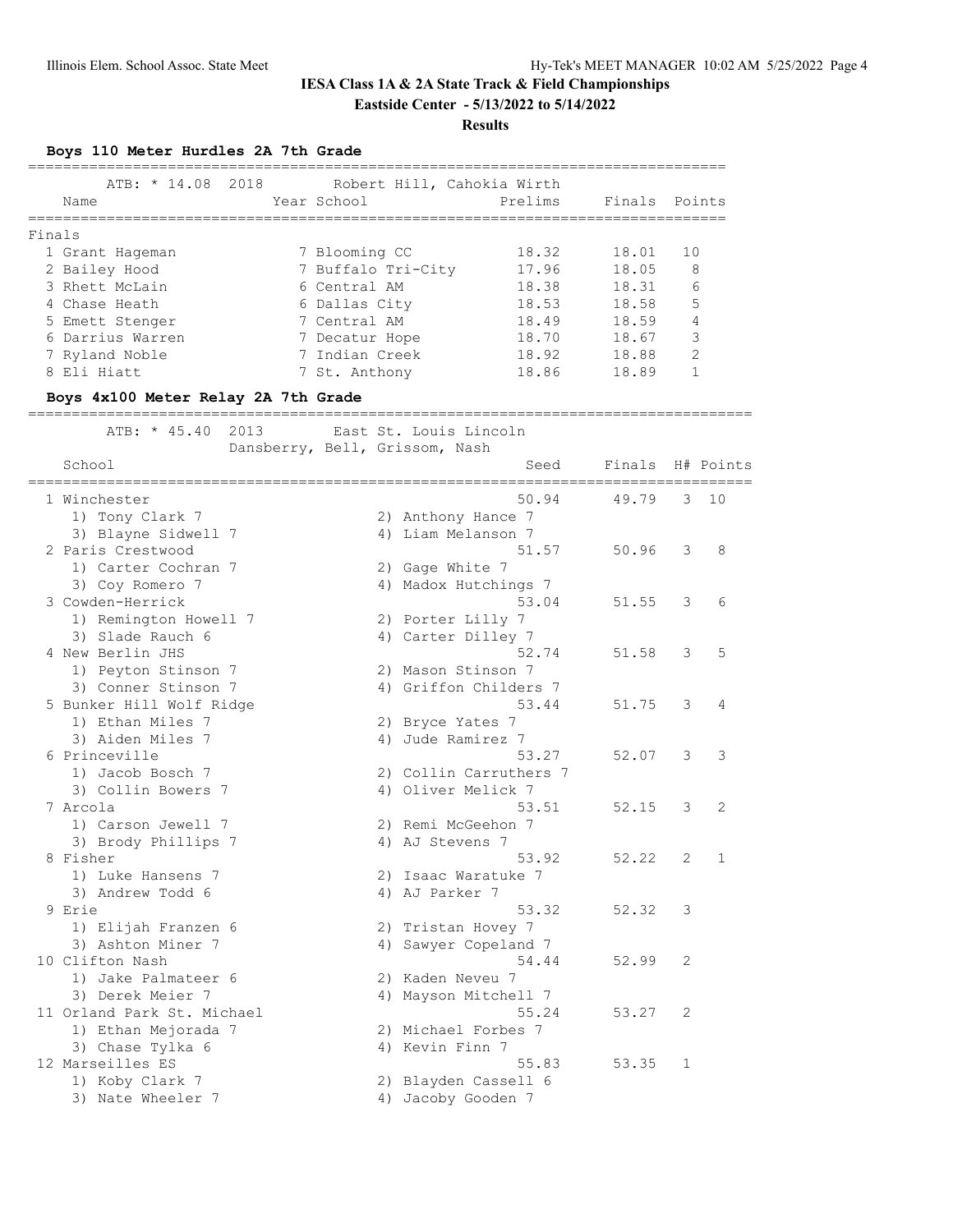## **IESA Class 1A & 2A State Track & Field Championships**

**Eastside Center - 5/13/2022 to 5/14/2022**

#### **Results**

#### **....Boys 4x100 Meter Relay 2A 7th Grade**

| 12 Orion                         | 54.96                   | 53.35   | $\mathbf{2}$   |
|----------------------------------|-------------------------|---------|----------------|
| 1) Joseph Norton 7               | 2) William Maher 6      |         |                |
| 3) Aaron Mohr 7                  | 4) Kaden Cirks 7        |         |                |
| 14 Bridgeport Red Hill           | 55.41                   | 53.44   | 1              |
| 1) Clayton Roney 7               | 2) Logan Rodrick 7      |         |                |
| 3) Colby Crutchfeld 7            | 4) Zadyn Loudermilk 7   |         |                |
| 15 Lanark Eastland               | 54.06                   | 53.86   | $\overline{2}$ |
| 1) Kole Hauptman 7               | 2) Phineas Mullen 7     |         |                |
| 3) Carsten Wade 7                | 4) Bodde Waller 7       |         |                |
| 16 Liberty                       | 55.39                   | 54.06   | $\overline{c}$ |
| 1) Matthew Alexander 7           | 2) Charlie Curry 7      |         |                |
| 3) Calen Koch 7                  | 4) Blaine Deege 7       |         |                |
| 17 Bismarck-Henning              | 55.24                   | 54.14   | $\overline{c}$ |
| 1) Darin Farr 7                  | 2) Landen Packard 7     |         |                |
| 3) Liam Parish 7                 | 4) Dylan Farr 7         |         |                |
| 17 Oglesby Washington            | 55.75                   | 54.14   | $\mathbf{1}$   |
| 1) Greyson Ernat 7               | 2) Demetrio Salazar 7   |         |                |
| 3) Zachary Pescetto 7            | 4) Joel Lightle 7       |         |                |
| 19 Palestine                     | 55.40                   | 54.25   | $\mathbf{1}$   |
| 1) Ryerson Beabout 7             | 2) Willis Strohm 7      |         |                |
| 3) Kinsler Beabout 7             | 4) Ray Woodward 7       |         |                |
| 20 Rock Falls St. Andrew         | 55.88                   | 55.43   | 1              |
| 1) Ayden Gutierrez 7             | 2) John Rowzee 7        |         |                |
| 3) Riley Mason 7                 | 4) Renner Rosengren 7   |         |                |
| 21 Prophetstown PLT              | 55.69                   | 55.67   | 1              |
| 1) Noah Wetzell 6                | 2) Evan Melton 7        |         |                |
| 3) John Holland 6                | 4) Derek Naftzger 7     |         |                |
| 22 Gibson City GCMS              | 56.15                   | 56.08   | 1              |
| 1) Tristan Wooton 7              | 2) Bryce Adkins 7       |         |                |
| 3) Alan Matuszewski 6            | 4) Logan Rachiell 7     |         |                |
| 23 Casey-Westfield               | 54.49                   | 56.21   | $\overline{2}$ |
| 1) Hudson Rhoads 7               | 2) Brayden Hills 7      |         |                |
| 3) Wyatt Erickson 7              | 4) Will Moore 7         |         |                |
| 24 Pingree Grove Cambridge Lakes | 1:01.06                 | 1:02.33 | 1              |
| 1) Alessandro Orquiola 7         | 2) Ezequiel Hernandez 7 |         |                |
| 3) Christopher Andrade 7         | 4) Kyle Villar 7        |         |                |

#### **Boys 4x200 Meter Relay 2A 7th Grade**

=================================================================================== ATB: \* 1:34.61 2010 Cahokia Wirth Brady, Hickman, Monigan, Gardner School Seed Finals H# Points =================================================================================== 1 Colfax Ridgeview 1:46.79 1:43.55 3 10 1) Zane Hoffman 7 (2) Carter Hartness 6<br>3) Tanner Maupin 7 (2) 4) Braxton Kelly 7 3) Tanner Maupin 7 (4) Braxton Kelly 7 2 Teutopolis 1:49.90 1:47.26 3 8 1) Austin Hepner 7 2) Evan Bloemer 7 3) Ross Bloemer 7 (4) Brady Bloemer 7 3 Champaign St. Matthew 1:50.82 1:47.62 3 6 1) Luke Harding 7 2) Nate Kaufmann 7 3) Raphael Dongo-Kengue 7 (4) Ty Hunt 7 4 Rock Falls St. Andrew 1:49.13 1:47.89 3 5 1) Parker Strommen 7 2) Jackson Graham 7 3) Matthew Murray 7 1 4) Matthew Blackert 7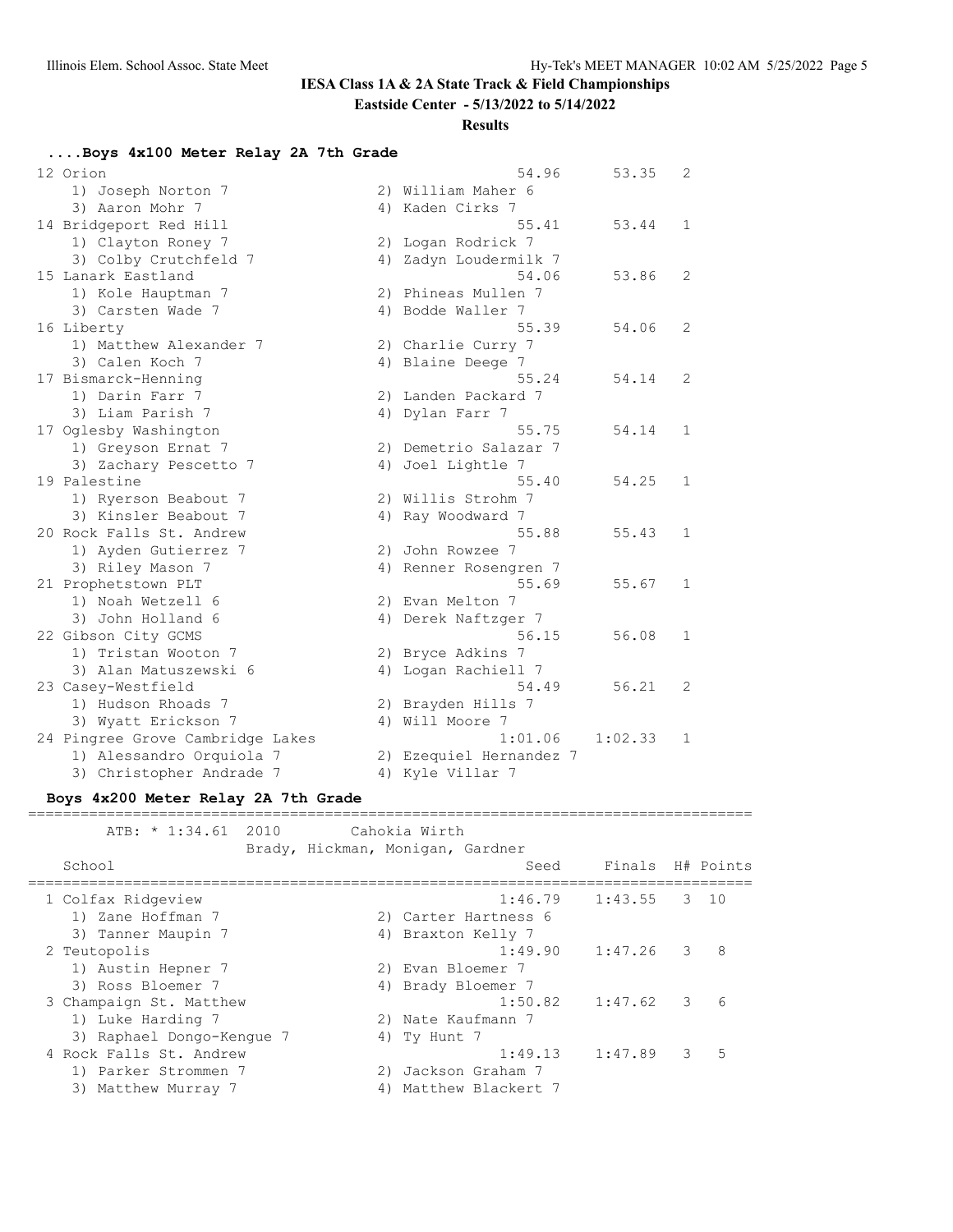## **IESA Class 1A & 2A State Track & Field Championships**

**Eastside Center - 5/13/2022 to 5/14/2022**

### **Results**

## **....Boys 4x200 Meter Relay 2A 7th Grade**

| 5 Normal Metcalf            | 1:50.04                           | 1:47.91 | 3            | 4            |
|-----------------------------|-----------------------------------|---------|--------------|--------------|
| 1) Blake Schlipf 7          | 2) Ezra Hensleigh 7               |         |              |              |
| 3) Braden Bozarth 7         | 4) Oscar Ruiz 7                   |         |              |              |
| 6 Mt. Sterling Brown County | 1:53.10                           | 1:48.77 | 2            | 3            |
| 1) Brodie Phelps 7          | 2) Jackson Sefton 7               |         |              |              |
| 3) Beau Little 6            | 4) Bradley Markert 6              |         |              |              |
| 7 Tremont                   | 1:58.25                           | 1:49.43 | 2            | 2            |
| 1) Troy Keever 7            | 2) Beckett Kreiling 7             |         |              |              |
| 3) Lukas Love 7             | 4) Brandon Tennon 7               |         |              |              |
| 8 Glasford Illini Bluffs    | 1:50.80                           | 1:49.60 | 3            | $\mathbf{1}$ |
| 1) Grant Cruit 7            | 2) Sam Souba 7                    |         |              |              |
| 3) Jacob Russell 7          | 4) Will Emhoff 7                  |         |              |              |
| 9 Brimfield                 | 1:51.17                           | 1:50.77 | 3            |              |
| 1) Sam Heinz 7              | 2) Logan Estes 7                  |         |              |              |
| 3) Jackson Kraft 7          | 4) Luke Estes 7                   |         |              |              |
| 10 Chicago Old St. Mary's   | 1:55.44                           | 1:51.15 | 2            |              |
| 1) Henry Pinchback 7        | 2) Michael Valerio 7              |         |              |              |
| 3) Adrian Guerra 7          | 4) Gabriel Valerio 7              |         |              |              |
| 11 Tuscola East Prairie     | 1:55.13                           | 1:51.47 | 2            |              |
| 1) Evan Vearil 7            | 2) Kale Wilcox 7                  |         |              |              |
| 3) Lawson Kurtz 7           |                                   |         |              |              |
| 12 Fox River Grove          | 4) Tytus Hornaday 7<br>1:58.50    |         |              |              |
|                             |                                   | 1:53.88 | 1            |              |
| 1) Nikita Maksakov 7        | 2) Luke Kephart 7                 |         |              |              |
| 3) Ryan Borzych 6           | 4) Garrett Schneider 6<br>1:56.93 |         |              |              |
| 13 Gardner                  |                                   | 1:54.13 | 2            |              |
| 1) Christopher Ozee 7       | 2) Logan Rice 7                   |         |              |              |
| 3) Aiden Mack 7             | 4) Tyler Gubbins 7                |         |              |              |
| 14 Toulon Stark County      | 1:58.76                           | 1:54.42 | $\mathbf{1}$ |              |
| 1) Jack Knoblauch 6         | 2) Micah Stubbs 6                 |         |              |              |
| 3) Braxxton Gibson 6        | 4) Rocco Swearingen 7             |         |              |              |
| 15 Effingham St. Anthony    | 1:56.31                           | 1:54.71 | 2            |              |
| 1) Isaac Fallert 7          | 2) Conner Storm 6                 |         |              |              |
| 3) Graidon Wilhour 7        | 4) Miles Waldhoff 7               |         |              |              |
| 16 Forreston                | 1:50.89                           | 1:54.94 | 3            |              |
| 1) Eli Ferris 7             | 2) Jonathan Milnes 7              |         |              |              |
| 3) Hayden Vinnedge 7        | 4) Brody Schwartz 7               |         |              |              |
| 17 Brownstown               | 1:54.09                           | 1:55.39 | 2            |              |
| 1) Benji Lowe 7             | 2) Calvin Voelker 7               |         |              |              |
| 3) Dodge Willims 7          | 4) Gabe Ashe 7                    |         |              |              |
| 18 Pawnee                   | 1:59.50                           | 1:55.43 | 1            |              |
| 1) Colton Maltby 7          | 2) Randy Schutt                   |         |              |              |
| 3) Ryder Smith              | 4) Cole Wangen                    |         |              |              |
| 19 Altamont                 | 1:59.51                           | 1:56.08 | 1            |              |
| 1) Ashton Buchanan 7        | 2) James Durbin 6                 |         |              |              |
| 3) Taylen Parker 7          | 4) Hayden Bridges 7               |         |              |              |
| 20 Assumption Central A & M | 1:57.29                           | 1:56.23 | 2            |              |
| 1) Jay Smart 6              | 2) Kadyn Higgins 7                |         |              |              |
| 3) Emett Stenger 7          | 4) Rhett McLain 6                 |         |              |              |
| 21 Fulton River Bend        | 1:59.72                           | 1:56.86 | 1            |              |
| 1) Jesse Nelson 7           | 2) Jonah Lutz 7                   |         |              |              |
| 3) Ashton Morhardt 7        | 4) Logan Smither 7                |         |              |              |
| 22 Bunker Hill Wolf Ridge   | 1:59.44                           | 1:58.64 | 1            |              |
| 1) Caden Leonard 7          | 2) Peter Jarden 7                 |         |              |              |
| 3) Brennan Fulton 7         | 4) Jake Spencer 7                 |         |              |              |
|                             |                                   |         |              |              |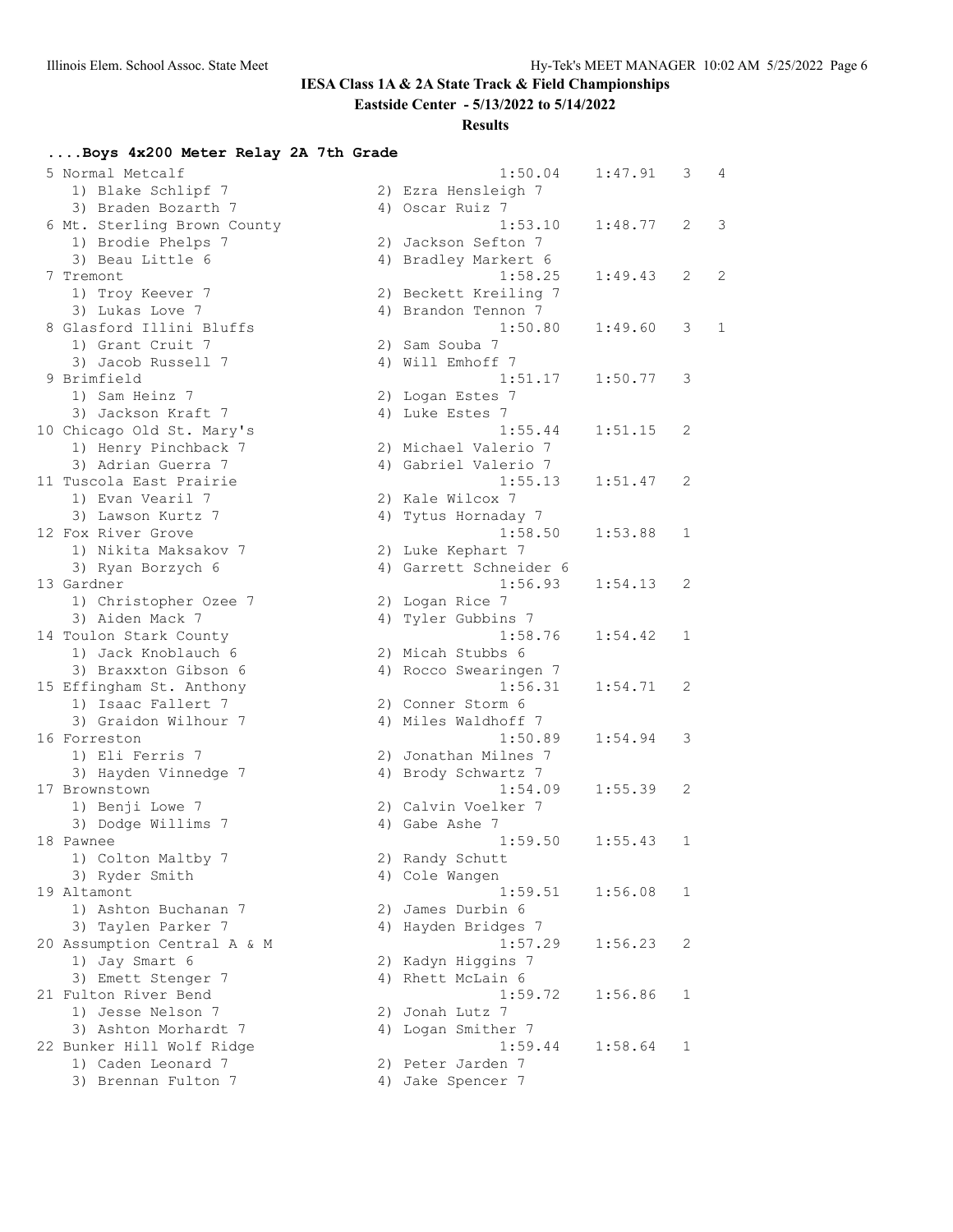## **IESA Class 1A & 2A State Track & Field Championships**

**Eastside Center - 5/13/2022 to 5/14/2022**

### **Results**

**Boys 4x400 Meter Relay 2A 7th Grade**

| 2012<br>ATB: * 3:32.59                              |                              | Cahokia Wirth                                 |                      |         |              |              |
|-----------------------------------------------------|------------------------------|-----------------------------------------------|----------------------|---------|--------------|--------------|
| School                                              | Ward, Hardaway, McGee, Lyons |                                               | Seed<br>============ | Finals  |              | H# Points    |
| 1 Colfax Ridgeview<br>1) Tanner Maupin 7            |                              | 2) Carter Hartness 6                          | 4:03.35              | 3:57.91 | 3            | 10           |
| 3) Braxton Kelly 7                                  |                              | 4) Zane Hoffman 7                             |                      |         |              |              |
| 2 Normal Metcalf<br>1) Blake Schlipf 7              |                              | 2) Braden Bozarth 7                           | 4:12.11              | 4:10.16 | 3            | 8            |
| 3) Ezra Hensleigh 7<br>3 Teutopolis                 |                              | 4) Oscar Ruiz 7                               | 4:15.26              | 4:13.89 | 3            | 6            |
| 1) Hayden Tebbe 7<br>3) Carson Cornell 7            |                              | 2) Carter Kinkelaar 7<br>4) Ross Bloemer 7    |                      |         |              |              |
| 4 Winchester<br>1) Layton Albers 7                  |                              | 2) Blayne Sidwell 7                           | 4:14.04              | 4:17.91 | 3            | 5            |
| 3) Tony Clark 7                                     |                              | 4) Liam Melanson 7                            |                      |         |              |              |
| 5 Princeville<br>1) Jacob Bosch 7                   |                              | 2) Collin Bowers 7                            | 4:20.82              | 4:18.05 | 3            | 4            |
| 3) Elliott Walles 7<br>6 Effingham St. Anthony      |                              | 4) Oliver Melick 7                            | 4:25.60              | 4:19.04 | 2            | 3            |
| 1) Keegan Overbeck 7<br>3) Graidon Wilhour 7        |                              | 2) Isaac Fallert 7<br>4) Miles Waldhoff 7     |                      |         |              |              |
| 7 Brimfield                                         |                              |                                               | 4:20.26              | 4:19.79 | 3            | 2            |
| 1) Sam Heinz 7<br>3) Jackson Kraft 7                |                              | 2) Logan Estes 7<br>4) Danny (Daniel) Ellen 5 |                      |         |              |              |
| 8 Rock Falls St. Andrew<br>1) Renner Rosengren 7    |                              | 2) John Rowzee 7                              | 4:23.34              | 4:20.12 | 2            | $\mathbf{1}$ |
| 3) Matthew Blackert 7<br>9 Champaign St. Matthew    |                              | 4) Jackson Graham 7                           | 4:22.29              | 4:20.47 | 3            |              |
| 1) Sam Yallaly 7                                    |                              | 2) Raphael Dongo-Kengue 7                     |                      |         |              |              |
| 3) Ty Hunt 7<br>10 Arcola                           |                              | 4) Luke Harding 7                             | 4:23.16              | 4:21.28 | 2            |              |
| 1) AJ Stevens 7<br>3) Remi McGeehon 7               |                              | 2) Brody Phillips 7<br>4) Carson Jewell 7     |                      |         |              |              |
| 11 New Berlin JHS<br>1) Peyton Stinson 7            |                              | 2) Maddox Grubb 6                             | 4:19.34              | 4:21.34 | 3            |              |
| 3) Conner Stinson 7<br>12 Orion                     |                              | 4) Mason Stinson 7                            | 4:27.41              | 4:24.60 | 2            |              |
| 1) Charles Arnold 7                                 |                              | 2) Aaron Mohr 7                               |                      |         |              |              |
| 3) Tyler Sandberg 7<br>13 Mt. Sterling Brown County |                              | 4) William Maher 6                            | 4:23.39              | 4:25.12 | 2            |              |
| 1) Brodie Phelps 7<br>3) Taygen Hohenbery 7         |                              | 2) Jackson Sefton 7<br>4) Jackson McNeff 7    |                      |         |              |              |
| 14 Erie<br>1) Evan Steimle 7                        |                              | 2) Sawyer Copeland 7                          | 4:22.32              | 4:26.41 | 2            |              |
| 3) Ashton Miner 7                                   |                              | 4) Tristan Hovey 7                            |                      |         |              |              |
| 15 Oglesby Washington<br>1) Greyson Ernat 7         |                              | 2) Hunter Sale 7                              | 4:33.95              | 4:26.51 | 1            |              |
| 3) Zachary Pescetto 7<br>16 Chicago Old St. Mary's  |                              | 4) Demetrio Salazar 7                         | 4:37.84              | 4:28.60 | 1            |              |
| 1) Henry Pinchback 7<br>3) Evan Covarrubias 7       |                              | 2) Jackson Cortese 7<br>4) Tyus Jacob 7       |                      |         |              |              |
| 17 Fox River Grove<br>1) Ryan Borzych 6             |                              | 2) Garrett Schneider 6                        | 4:41.61              | 4:32.90 | $\mathbf{1}$ |              |
| 3) Luke Kephart 7                                   |                              | 4) Mikey Maes 6                               |                      |         |              |              |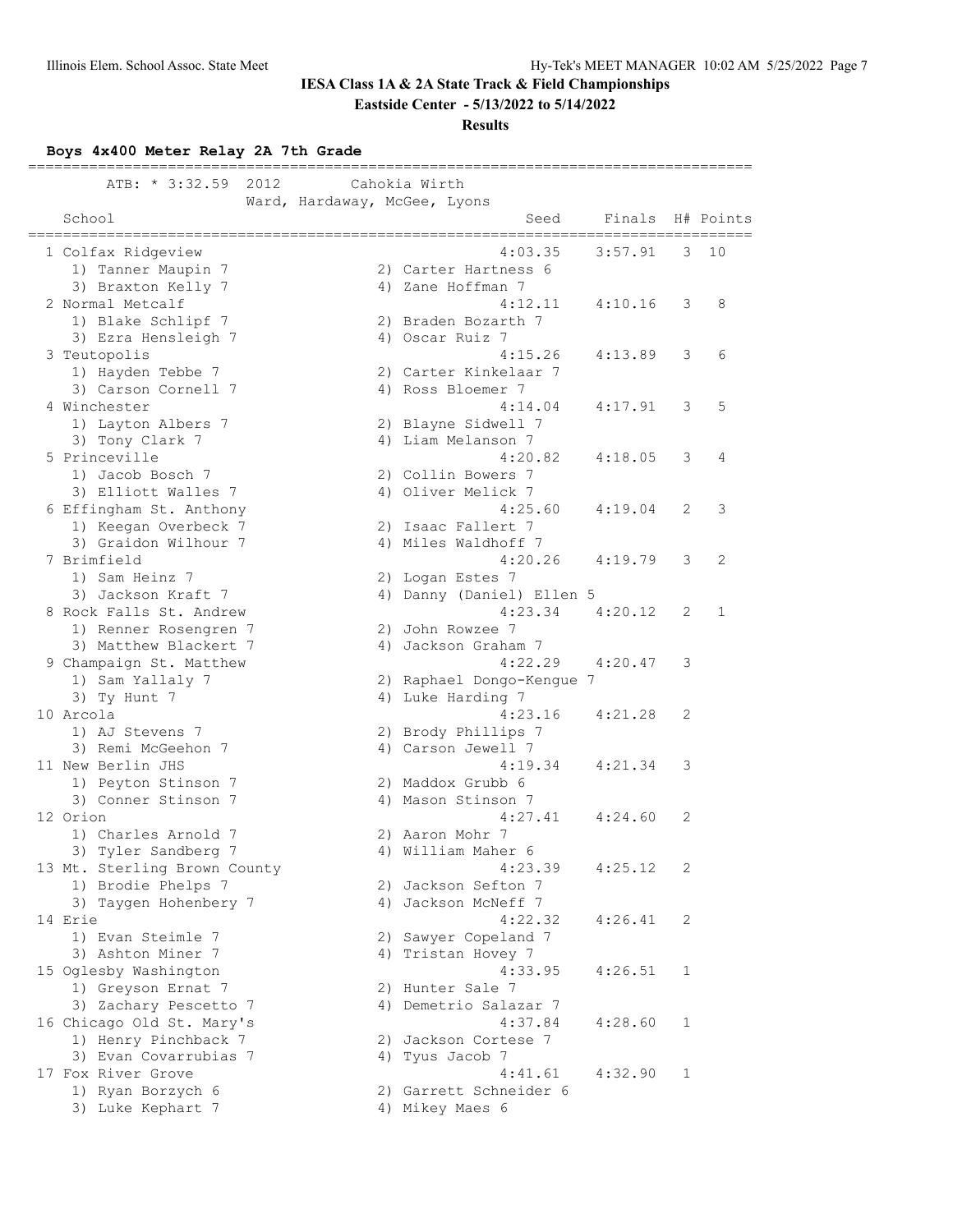### **Results**

**Boys High Jump 2A 7th Grade**

| Name               | ATB: * 6-05.25 2008 Marcus Mason, Springfield Jefferson<br>Year School | Seed        | Finals Points |                |
|--------------------|------------------------------------------------------------------------|-------------|---------------|----------------|
| 1 Cooper McManaway | 6 Altamont                                                             | $5 - 02.00$ | $5 - 03.00$   | 10             |
| 2 Brody Phillips   | 7 Arcola                                                               | $5 - 01.00$ | $5 - 03.00$   | 8              |
| 3 Matthew Blackert | 7 Rock Falls SAndr                                                     | $5 - 00.00$ | $5 - 03.00$   | 5.50           |
| 3 John Rowzee      | 7 Rock Falls SAndr                                                     | $5 - 01.00$ | $5 - 03.00$   | 5.50           |
| 5 Parker Murry     | 7 Indian Creek                                                         | $5 - 01.00$ | $5 - 03.00$   | 4              |
| 6 Rhett McLain     | 6 Central AM                                                           | $5 - 01.00$ | $5 - 01.00$   | 3              |
| 7 Jacoby Gooden    | 7 Marseilles ES                                                        | $4 - 11.00$ | $5 - 01.00$   | $\overline{2}$ |
| 8 Aiden Miles      | 7 Bunker Hill                                                          | $4 - 11.00$ | $4 - 11.00$   | 0.50           |
| 8 Mason Haden      | 7 Payson Seymour                                                       | $5 - 02.00$ | $4 - 11.00$   | 0.50           |
| 10 Reed Tompkins   | 7 Gibson City GCMS                                                     | $5 - 00.00$ | $4 - 11.00$   |                |
| 11 Jonathan Milnes | 7 Forreston                                                            | $4 - 11.00$ | $4 - 11.00$   |                |
| 12 Drew Johnson    | 7 Waverly                                                              | $5 - 03.00$ | $4 - 09.00$   |                |
| 13 Ray Woodward    | 7 Palestine                                                            | $5 - 05.00$ | $4 - 09.00$   |                |
| 14 Nate Schleicher | 7 Buffalo Tri-City                                                     | $4 - 11.00$ | $4 - 09.00$   |                |
| 15 Isaac Cahill    | 7 Bismarck-Henning                                                     | $4 - 09.00$ | $4 - 07.00$   |                |
| 15 Sam Souba       | 7 Illini Bluff                                                         | $4 - 10.00$ | $4 - 07.00$   |                |

#### **Boys Pole Vault 2A 7th Grade**

================================================================================

| ATB: $\star$ 14-06 2012 | Adam Coulon, Downs Tri-Valley |             |                                  |
|-------------------------|-------------------------------|-------------|----------------------------------|
| Name                    | Year School                   | Seed        | Points<br>Finals                 |
| 1 Riley Foglesong       | 7 Table Grove VIT             | $7 - 06.00$ | $9 - 02.00$<br>10                |
| 2 Peyton Stinson        | 7 New Berlin JHS              | $9 - 00.00$ | $8 - 09.00$<br>8                 |
| 3 Ty Hunt               | 7 St. Matthew                 | $8 - 00.00$ | 6<br>$8 - 00.00$                 |
| 4 Kwame Calhoun         | 7 Findlay Okaw Valley         | $7 - 06.00$ | 5<br>$7 - 09.00$                 |
| 5 Kaiden Wolff          | 7 Altamont                    | $7 - 06.00$ | $7 - 09.00$<br>4                 |
| 6 Nathan Punke          | 7 Erie                        | $8 - 00.00$ | $7 - 06.00$<br>3                 |
| 7 Judson Manningham     | 7 Tremont                     | $7 - 06.00$ | $7 - 0.3$ , 00<br>$\mathfrak{D}$ |
|                         |                               |             |                                  |

================================================================================

#### **Boys Long Jump 2A 7th Grade**

 ATB: \* 21-10 2019 Kaden Feagin, Arthur Name Year School Seed Finals Points ================================================================================ 1 Madox Hutchings 7 Paris Crestwood 17-00.00 17-09.50 10 2 Darrius Warren 7 Decatur Hope 17-04.25 17-02.50 8 3 Collin Bachand 7 Dwight 17-04.50 17-00.75 6 4 Ethan Dearing 7 Normal Metcalf 16-05.00 16-09.50 5 5 Cayden Brown 7 Decatur Robertson 16-04.50 16-08.75 4 6 Will Emhoff 7 Illini Bluff 15-11.25 16-07.50 3 7 Anthony Hance 7 Winchester 17-02.00 16-07.50 2 8 Grant Hageman 7 Blooming CC 16-03.00 16-03.25 1 9 Kade Hoskins 7 Nauvoo-Colusa 16-02.50 16-00.50 10 Beau Little 6 Brown County 16-04.00 15-10.50 11 Jack Turner 6 Havana 16-02.00 15-08.75 12 Mercer Mumford 7 Polo Aplington 16-03.50 15-07.25 13 Ethan Long 6 Cerro Gordo 15-10.50 15-06.00 14 Carter Dilley 7 Cowden-Herrick 17-07.50 15-05.75 15 Tristan Hovey 7 Erie 15-11.00 15-05.00 16 Remi McGeehon 7 Arcola 17-00.50 15-04.50 17 Jackson Sefton 7 Brown County 16-07.00 15-00.50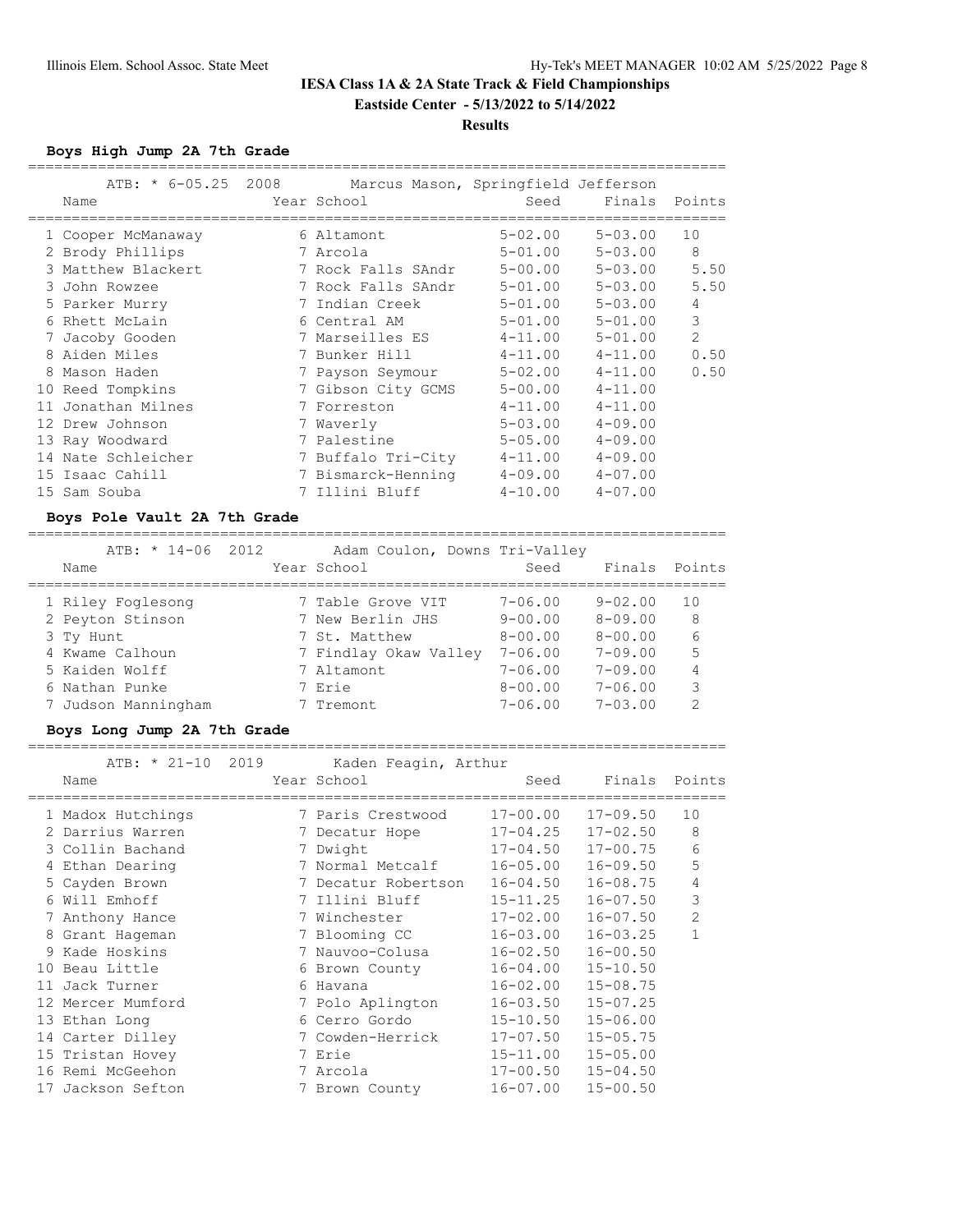## **Results**

## **....Boys Long Jump 2A 7th Grade**

| 18 Joseph Perez    | 7 John F. Kenn   | $15 - 11.00$ | $14 - 11.00$ |
|--------------------|------------------|--------------|--------------|
| 19 Derek Meier     | 7 Clifton Nash   | $15 - 05.00$ | $14 - 11.00$ |
| 20 Jacob Golightly | 7 Villa Grove    | $16 - 01.00$ | $14 - 10.00$ |
| 21 Hayden Sarver   | 7 Cowden-Herrick | $15 - 10.25$ | $14 - 04.00$ |
| 22 Roman LaSalvia  | 7 Cambridge La   | $13 - 07.25$ | $13 - 01.00$ |
| -- Ashton Miner    | 7 Erie           | $16 - 00.25$ | FOUL         |

## **Boys Shot Put 2A 7th Grade**

================================================================================

| 2006<br>ATB: * 56-07<br>Name | James Dambacher, Auburn<br>Year School | Seed         | Finals Points |                |
|------------------------------|----------------------------------------|--------------|---------------|----------------|
| 1 Graham Meister             | 7 Dwight                               | $42 - 10.00$ | $43 - 04.00$  | 10             |
| 2 Tye Miller                 | 7 Colfax Ridgeview                     | $38 - 04.00$ | $41 - 11.00$  | 8              |
| 3 Colton Maltby              | 7 Pawnee                               | $32 - 10.00$ | $37 - 11.00$  | 6              |
| 4 Ethan Miles                | 7 Bunker Hill                          | $40 - 03.00$ | $37 - 09.50$  | 5              |
| 5 Sawyer Copeland            | 7 Erie                                 | $34 - 07.75$ | $36 - 10.50$  | 4              |
| 6 Kale Wilcox                | 7 Tuscola East                         | $32 - 09.00$ | $36 - 09.50$  | 3              |
| 7 Jeryn Tarr                 | 7 Bridgeport Red Hill 37-04.50         |              | $36 - 09.00$  | $\overline{c}$ |
| 8 Blayden Cassell            | 6 Marseilles ES                        | $35 - 11.75$ | $36 - 03.00$  | $\mathbf{1}$   |
| 9 Gabe Howard                | 7 Winchester                           | $34 - 01.00$ | $36 - 01.00$  |                |
| 10 Eli Wood                  | 7 Sangamon Val                         | $34 - 07.00$ | $35 - 08.00$  |                |
| 10 MJ Burnett                | 7 Hinckley-Big                         | $34 - 01.00$ | $35 - 08.00$  |                |
| 10 Judd Wolfe                | 7 Oakland Lake Crest                   | $36 - 02.00$ | $35 - 08.00$  |                |
| 13 Xavier Vogel              | 7 Blooming CC                          | $32 - 09.00$ | $35 - 04.25$  |                |
| 14 Eric Utz                  | 7 St. Anthony                          | $33 - 05.00$ | $35 - 01.00$  |                |
| 15 Nicholas Ontiveros        | 7 Kelvin Grove                         | $35 - 04.50$ | $34 - 11.50$  |                |
| 16 Joshua Cooprider          | 7 Mary Miller                          | $32 - 06.00$ | $34 - 01.25$  |                |
| 17 John Holland              | 6 Prophetstown PLT                     | $33 - 02.50$ | $33 - 04.25$  |                |
| 18 Chinedu Madu              | 6 Old St. Mary                         | $33 - 09.50$ | $33 - 01.00$  |                |
| 19 Wyatt Erickson            | 7 Casey-Westfield                      | $35 - 02.50$ | $33 - 00.50$  |                |
| 20 Phineas Mullen            | 7 Lanark Eastland                      | $33 - 02.50$ | $33 - 00.00$  |                |
| 21 Gavin Huthchings          | 7 Pawnee                               | $33 - 04.00$ | $32 - 11.50$  |                |
| 22 Razon Vega                | 7 Virginia                             | $32 - 09.00$ | $32 - 02.50$  |                |
| 23 Dominic Jones             | 7 St. Philomen                         | $34 - 02.00$ | $32 - 01.50$  |                |
| 23 Collin Carruthers         | 7 Princeville                          | $33 - 06.00$ | $32 - 01.50$  |                |
| 25 Kole Hauptman             | 7 Lanark Eastland                      | $32 - 06.00$ | $31 - 11.50$  |                |
| 26 Jonah Lutz                | 7 Fulton River Bend                    | $32 - 10.25$ | $31 - 10.50$  |                |
| 27 Nathan Chandler           | 6 Carthage                             | $30 - 07.00$ | $31 - 09.50$  |                |
| 28 Jamison Chambliss         | 7 Sidell Salt Fork                     | $35 - 06.00$ | $31 - 04.00$  |                |
| 29 Hayden Bridges            | 7 Altamont                             | $34 - 06.50$ | $31 - 02.00$  |                |
| 30 Kaden Cirks               | 7 Orion                                | $32 - 07.00$ | $30 - 10.00$  |                |
| 31 Brennan Fulton            | 7 Bunker Hill                          | $33 - 03.00$ | $30 - 02.50$  |                |
| 32 Duke Sabadash             | 6 Fox River Grove                      | $31 - 02.00$ | $29 - 06.50$  |                |

#### **Boys Discus Throw 2A 7th Grade**

================================================================================

| ATB: $* 184 - 01 2011$ | Brett Neelly, East Peoria Central |              |               |     |
|------------------------|-----------------------------------|--------------|---------------|-----|
| Name                   | Year School                       | Seed         | Finals Points |     |
|                        |                                   |              |               |     |
| 1 Gabe Howard          | 7 Winchester                      | $43 - 08.50$ | $132 - 09$    | 1 O |
| 2 Colton Maltby        | 7 Pawnee                          | $126 - 05$   | $126 - 08$    | 8   |
| 3 Jamison Chambliss    | 7 Sidell Salt Fork                | $112 - 10$   | $118 - 03$    | 6   |
| 4 Graham Meister       | 7 Dwight                          | $93 - 04$    | $109 - 07$    | 5   |
| 5 Albie Fader          | 7 Carthage                        | $108 - 11$   | $108 - 01$    | 4   |